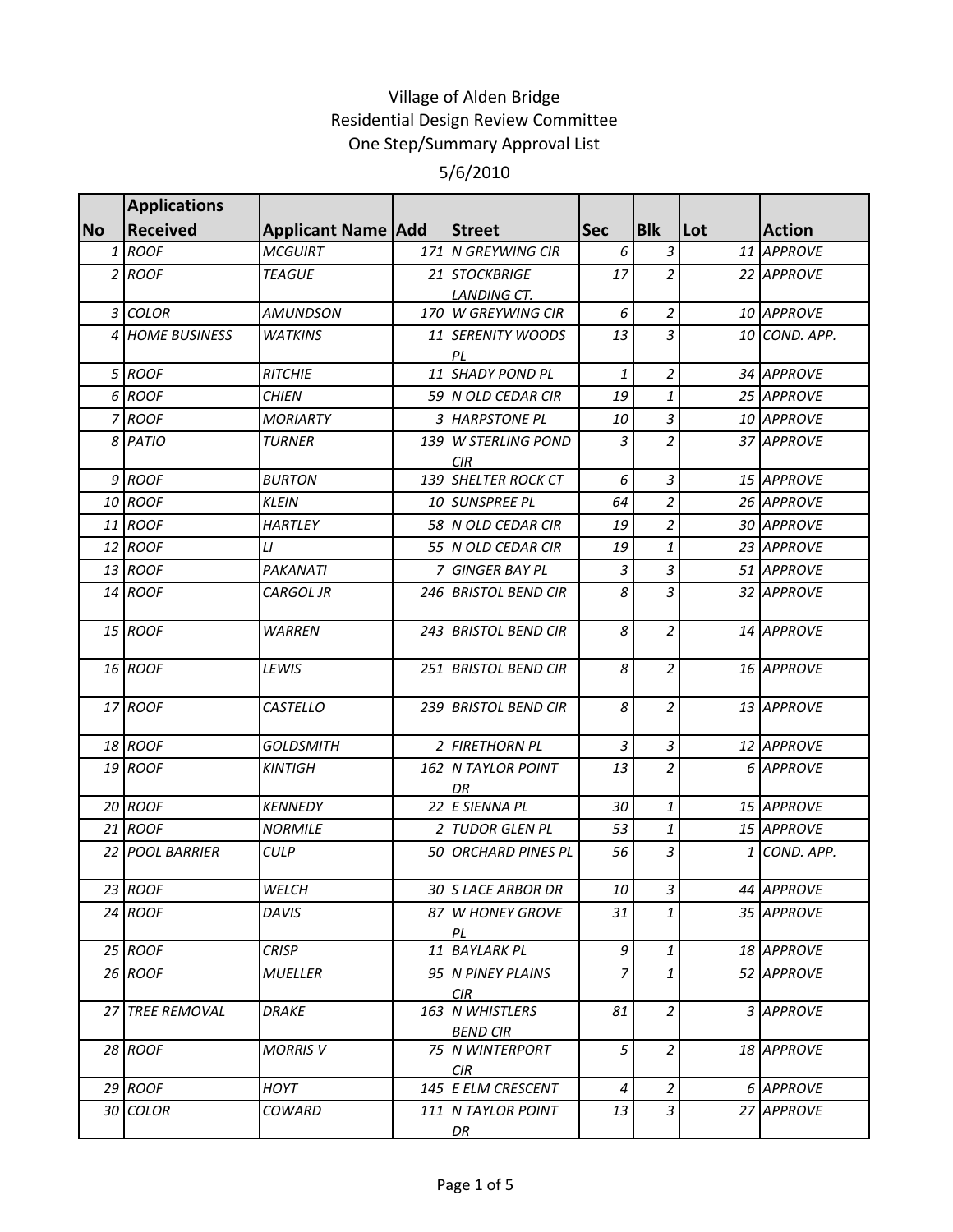|           | <b>Applications</b>              |                           |                |                                     |                |                |     |               |
|-----------|----------------------------------|---------------------------|----------------|-------------------------------------|----------------|----------------|-----|---------------|
| <b>No</b> | <b>Received</b>                  | <b>Applicant Name Add</b> |                | <b>Street</b>                       | <b>Sec</b>     | <b>Blk</b>     | Lot | <b>Action</b> |
|           | 31 PATIO                         | <b>ANDERSON</b>           |                | 106 N APPLE SPRINGS<br><b>CIR</b>   | 59             | $\overline{2}$ |     | 24 APPROVE    |
|           | 32 TREE REMOVAL                  | <b>ALMAGUER</b>           |                | 42 TERRAGLEN DR                     | $\overline{2}$ | $\mathbf{1}$   |     | 47 APPROVE    |
|           | 33 STORAGE SHED                  | <b>VANNESTE</b>           |                | 23 COLUMNBERRY CT                   | 84             | $\overline{2}$ |     | 22 APPROVE    |
|           | 34 COLOR                         | <b>ANDERSON</b>           |                | 102 S PLUM CREST CIR                | 64             | 1              |     | 14 APPROVE    |
|           | 35 ROOF                          | <b>SESSIONS</b>           |                | 82 E SLATESTONE CIR                 | 50             | $\overline{2}$ |     | 16 APPROVE    |
|           | 36 ROOF                          | <b>SKINNER</b>            |                | 247 BRISTOL BEND CIR                | 8              | $\overline{2}$ |     | 15 APPROVE    |
|           | 37 TREE REMOVAL                  | <b>GAUB</b>               |                | 11 SUNSPREE PL                      | 64             | $\overline{c}$ |     | 39 APPROVE    |
|           | 38 ROOF                          | <b>BRANNON</b>            |                | 62 W SIENNA PL                      | 31             | 1              |     | 17 APPROVE    |
|           | 39 ROOF                          | <b>KRAMER</b>             |                | 91 N PINEY PLAINS<br><b>CIR</b>     | $\overline{7}$ | 1              |     | 51 APPROVE    |
|           | <b>40 PLAY STRUCTURE</b>         | YLAGAN                    |                | 2 GLADE BANK PL                     | 6              | $\mathfrak{Z}$ |     | 28 COND. APP. |
|           | 41 GUTTERS/DOWNSP<br><b>OUTS</b> | YLAGAN                    | $\overline{2}$ | <b>GLADE BANK PL</b>                | 6              | 3              |     | 28 APPROVE    |
|           | 42 FENCE                         | <b>SMITH</b>              |                | 130 N WESTWINDS CIR                 | 67             | 1              |     | 12 COND. APP. |
|           | 43 WALKWAY                       | <b>TEAGUE</b>             |                | 21 STOCKBRIGE<br>LANDING CT.        | 17             | $\overline{2}$ |     | 22 APPROVE    |
|           | 44 POOL                          | <b>TEAGUE</b>             |                | 21 STOCKBRIGE<br><b>LANDING CT.</b> | 17             | $\overline{a}$ |     | 22 COND. APP. |
|           | <b>45 POOL BARRIER</b>           | <b>TEAGUE</b>             |                | 21 STOCKBRIGE<br>LANDING CT.        | 17             | $\overline{c}$ |     | 22 COND. APP. |
|           | 46 FIREPIT                       | <b>TEAGUE</b>             |                | 21 STOCKBRIGE<br>LANDING CT.        | 17             | $\overline{2}$ |     | 22 COND. APP. |
|           | 47 POOL                          | <b>MORVANT</b>            |                | 14 BLUFF CREEK PL                   | 73             | $\overline{c}$ |     | 4 COND. APP.  |
|           | 48 ROOF                          | <b>ROSS</b>               |                | 147 SHELTER ROCK CT                 | 6              | 3              |     | 13 APPROVE    |
|           | 49 PATIO                         | <b>EVANS</b>              |                | 34 WEEPING SPRUCE<br>CТ             | 84             | $\mathbf{1}$   |     | 12 APPROVE    |
|           | <b>50 PLAY STRUCTURE</b>         | <b>KIMBALL</b>            |                | 118 S FLICKERING SUN<br>CIR         | 93             | $\mathbf{1}$   |     | 53 COND. APP. |
|           | 51 PATIO                         | <b>KIMBALL</b>            |                | 118 S FLICKERING SUN<br>CIR.        | 93             | 1              |     | 53 APPROVE    |
|           | 52 FENCE                         | <b>KIMBALL</b>            |                | 118 S FLICKERING SUN<br>CIR         | 93             | $\mathbf{1}$   |     | 53 APPROVE    |
|           | 53 <i>POOL</i>                   | <b>COLLANTES</b>          |                | 70 LIGHTWOOD TRCE                   | 20             | 3              |     | 4 COND. APP.  |
|           | 54 POOL                          | <b>SIMONS</b>             |                | 6 TIMBERLEA PL                      | 63             | $\overline{2}$ |     | 33 COND. APP. |
|           | 55 STORAGE SHED                  | <b>COLE</b>               |                | 42 PIPERS MEADOW<br><b>ST</b>       | 55             | $\overline{2}$ |     | 1 APPROVE     |
|           | 56 POOL BARRIER                  | <b>SPRING</b>             |                | 19 BROADWEATHER<br>PL               | 50             | $\mathbf{1}$   |     | 88 COND. APP. |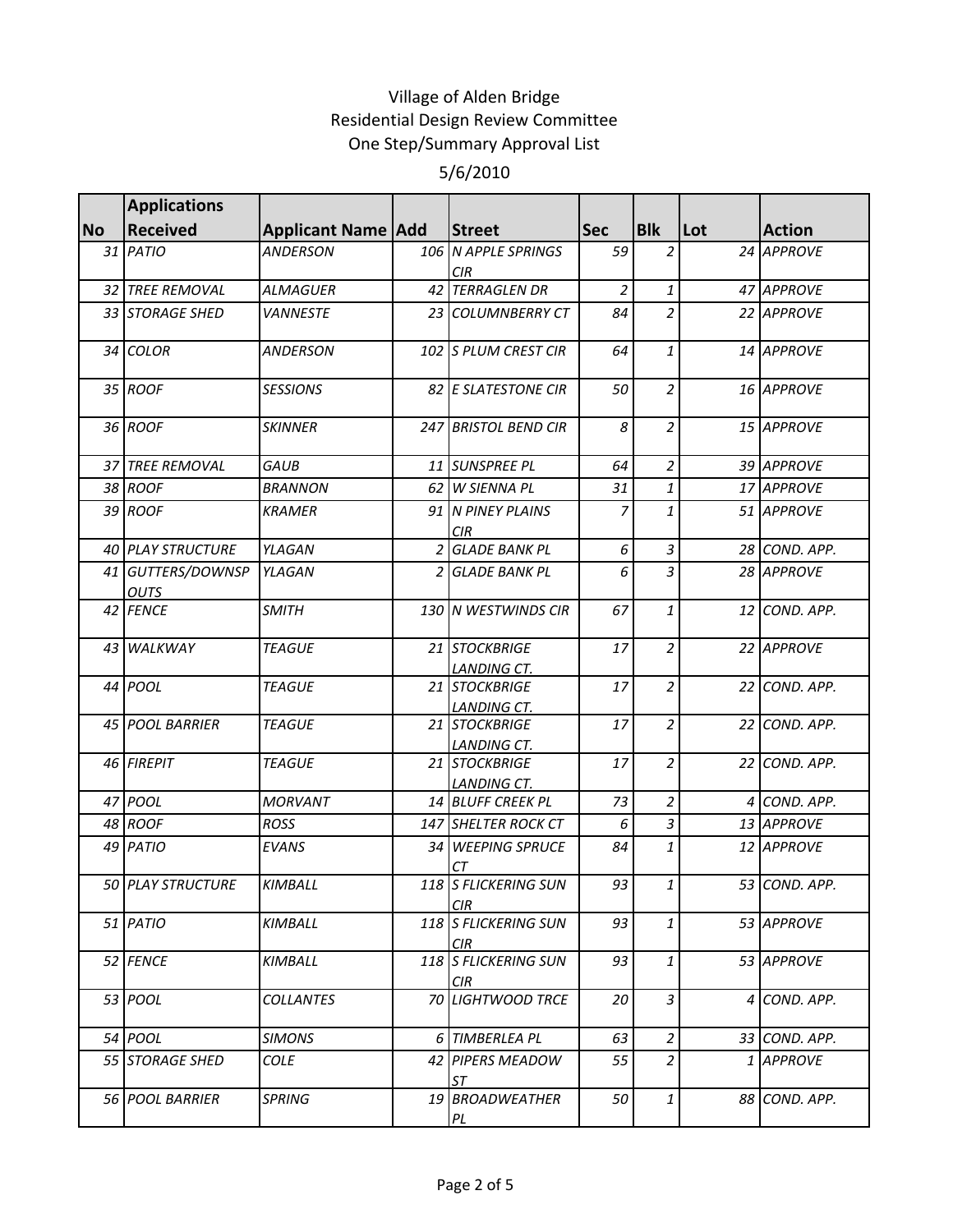|           | <b>Applications</b>      |                           |        |                                         |                |                |     |               |
|-----------|--------------------------|---------------------------|--------|-----------------------------------------|----------------|----------------|-----|---------------|
| <b>No</b> | <b>Received</b>          | <b>Applicant Name Add</b> |        | <b>Street</b>                           | <b>Sec</b>     | <b>Blk</b>     | Lot | <b>Action</b> |
|           | 57 ROOF                  | LINDLEY                   |        | 7 STERLING POND CT                      | $\mathfrak{Z}$ | $\mathbf{1}$   |     | 2 APPROVE     |
|           | <b>58 ROOF</b>           | <b>TRICIO</b>             |        | 15 CLASSIC OAKS PL                      | $\overline{7}$ | $\mathbf{1}$   |     | 21 APPROVE    |
|           | 59 ROOF                  | <b>SAUER</b>              |        | 19 CLEEREBROOK PL                       | 49             | $\mathbf{1}$   |     | 20 APPROVE    |
|           | 60 ROOF                  | <b>SWAFFIELD</b>          |        | 54 N OLD CEDAR CIR                      | 19             | $\overline{a}$ |     | 29 APPROVE    |
|           | 61 ROOF                  | <i>BONURA</i>             |        | 139 S WINTERPORT CIR                    | 5              | $\overline{a}$ |     | 3 APPROVE     |
|           | 62 PERGOLA               | <b>TURNER</b>             |        | 139 W STERLING POND<br><b>CIR</b>       | 3              | $\overline{a}$ |     | 37 COND. APP. |
|           | 63 FENCE                 | <b>TURNER</b>             |        | 139 W STERLING POND<br>CIR <sub>.</sub> | 3              | $\overline{2}$ |     | 37 APPROVE    |
|           | 64 TREE REMOVAL          | <b>VANNESTE</b>           |        | 23 COLUMNBERRY CT                       | 84             | $\overline{2}$ |     | 22 COND. APP. |
|           | 65 ROOF                  | LEWIS                     |        | 26 VISTA MILL PL                        | 11             | $\mathbf{1}$   |     | 25 APPROVE    |
|           | 66 FENCE                 | <b>MCCLURE</b>            |        | 46 WIND HARP PL                         | 10             | $\mathbf{1}$   |     | 38 APPROVE    |
|           | 67 FENCE                 | <b>OBRIEN</b>             |        | 47 TAUPEWOOD PL                         | 74             | $\overline{3}$ |     | 51 APPROVE    |
|           | 68 ROOF                  | <b>OBRIEN</b>             |        | 47 TAUPEWOOD PL                         | 74             | $\overline{3}$ |     | 51 APPROVE    |
|           | 69 ROOF                  | HURD                      |        | 43 PINERY RIDGE PL                      | 14             | $\mathbf{1}$   |     | 22 APPROVE    |
|           | 70 ROOF                  | <b>SOMMERS</b>            |        | 30 N YORK GATE CT                       | 19             | $\overline{2}$ |     | 1 APPROVE     |
|           | 71 ROOF                  | <b>GORESEN</b>            |        | 43 SHADEBERRY PL                        | 13             | $\mathbf{1}$   |     | 1 APPROVE     |
|           | 72 ROOF                  | <b>BASS</b>               |        | 18 LARKSBERRY PL                        | 1              | $\overline{a}$ |     | 54 APPROVE    |
|           | <b>73 TREE REMOVAL</b>   | <b>TEAGUE</b>             |        | 21 STOCKBRIGE<br><b>LANDING CT.</b>     | 17             | $\overline{a}$ |     | 22 COND. APP. |
|           | 74 WALKWAY               | <b>BOLLIGER</b>           |        | 55 PLEASANT BEND<br>DR                  | 23             | $\mathbf{1}$   |     | 9 COND. APP.  |
|           | 75 TREE REMOVAL          | <b>KUTTEL</b>             |        | 10 SPOONER RIDGE<br>СT                  | 17             | $\mathbf{1}$   |     | 20 COND. APP. |
|           | <b>76 PLAY STRUCTURE</b> | <b>MORRIS</b>             |        | 75 N WINTERPORT<br>CIR                  | 5              | $\overline{a}$ |     | 18 APPROVE    |
|           | 77 COLOR                 | <b>HODGSON</b>            |        | 158 W GREYWING CIR                      | 6              | $\overline{a}$ |     | 13 APPROVE    |
|           | <b>78 TREE REMOVAL</b>   | <b>MCJUNKIN</b>           |        | 116 N ACACIA PARK CIR                   | 28             | 5              |     | 21 APPROVE    |
|           | 79 PLAY STRUCTURE        | <b>CLARKE</b>             |        | 120 N ACACIA PARK CIR                   | 28             | 5              |     | 22 APPROVE    |
|           | 80 COLOR                 | <b>STEVENS</b>            |        | 174 N MILLPORT CIR                      | 40             | 2 <sup>1</sup> |     | 15 APPROVE    |
|           | <b>81 PLAY STRUCTURE</b> | <b>FERNANDEZ</b>          |        | 15 S PINEY PLAINS CIR                   | 7              | $\mathbf{1}$   |     | 2 APPROVE     |
|           | 82 ROOF                  | <b>TIMPERMAN</b>          |        | 22 WIND HARP PL                         | 10             | $\mathbf{1}$   |     | 32 APPROVE    |
|           | 83 COLOR                 | <b>KLEIN</b>              |        | 10 SUNSPREE PL                          | 64             | $\overline{a}$ |     | 26 APPROVE    |
|           | 84 DECK                  | CLAYBAUGH                 |        | <b>N BROOKSEDGE</b><br>98 CIR           | 58             | 2              |     | 16 APPROVE    |
|           | 85 ROOF                  | <b>BRYSON</b>             |        | 47 DOVEWING PL                          | 6              | $\mathbf{1}$   |     | 36 APPROVE    |
|           | 86 FENCE                 | <b>TURNER</b>             | 126 CT | <b>CHORALE GROVE</b>                    | 81             | $\mathbf{1}$   |     | 9 APPROVE     |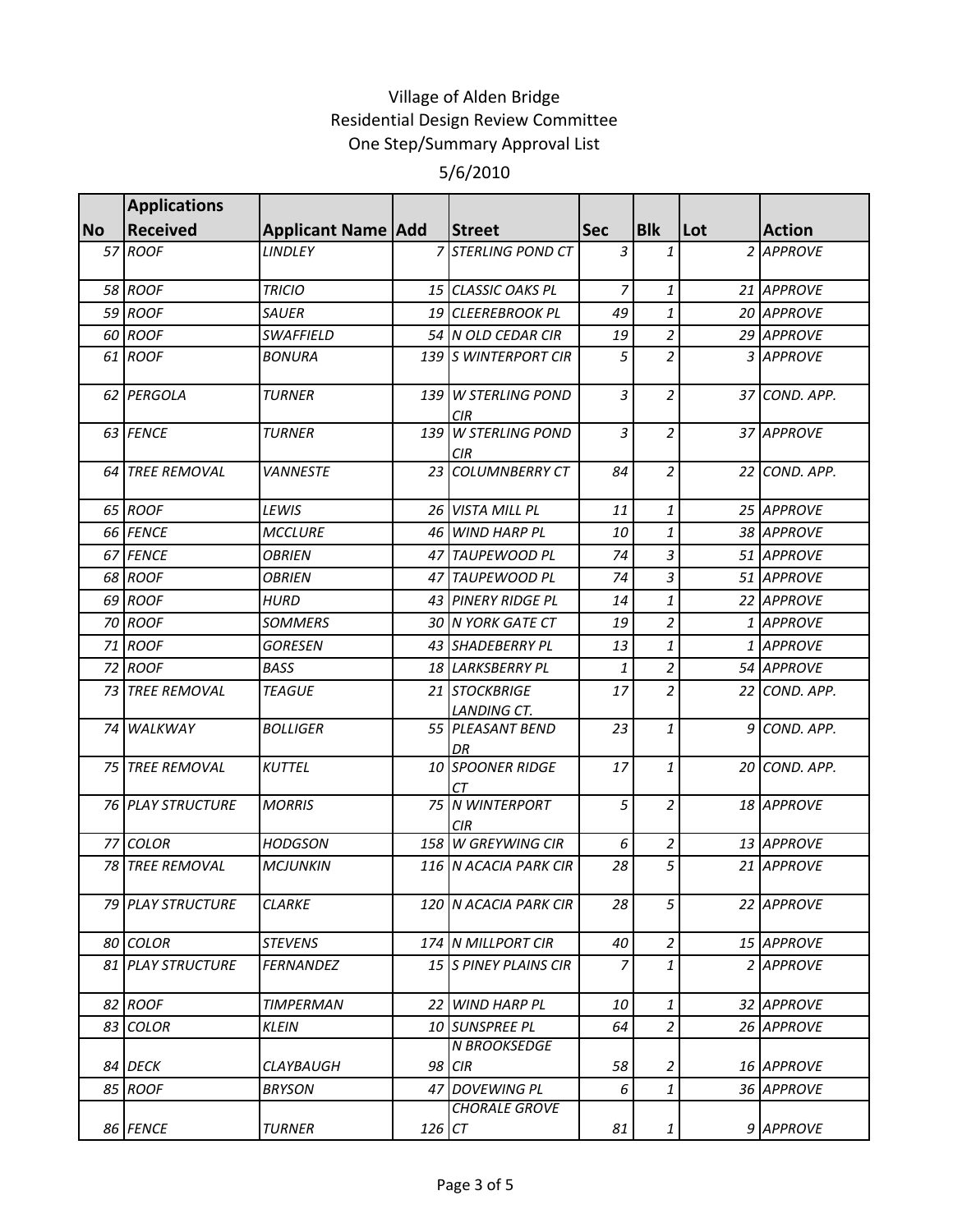|           | <b>Applications</b> |                             |       |                                         |            |                |     |               |
|-----------|---------------------|-----------------------------|-------|-----------------------------------------|------------|----------------|-----|---------------|
| <b>No</b> | <b>Received</b>     | <b>Applicant Name   Add</b> |       | <b>Street</b>                           | <b>Sec</b> | <b>Blk</b>     | Lot | <b>Action</b> |
|           | 87 TREE REMOVAL     | <b>MIYASHITA</b>            |       | 82 LIGHTWOOD TRCE                       | 20         | 3              |     | 1 COND. APP.  |
|           | 88 TREE REMOVAL     | <b>DRESCHER</b>             |       | 27 N BLUFF CREEK CIR                    | 73         | 1              |     | 7 APPROVE     |
|           | 89 TREE REMOVAL     | SATTERFIELD                 | 10 PL | <b>E HONEY GROVE</b>                    | 30         | $\mathbf{1}$   |     | 31 COND. APP. |
|           | 90 ROOF             | CHRUSZCZAK                  | 67    | <b>W HONEY GROVE</b><br>PL              | 31         | $\mathbf{1}$   |     | 30 APPROVE    |
|           | 91 WALKWAY          | <b>GENTRY</b>               |       | <b>HIDDEN MEADOW</b><br>$42$ DR         | 41         | $\overline{2}$ |     | 10 APPROVE    |
|           | 92 PATIO            | GENTRY                      |       | <b>HIDDEN MEADOW</b><br>$42$ DR         | 41         | $\overline{2}$ |     | 10 APPROVE    |
|           | 93 ROOF             | NOZAL                       |       | 63 S PINEY PLAINS CIR                   | 7          | 1              |     | 44 APPROVE    |
|           | 94 COLOR            | <b>LANGILLE</b>             |       | 10 MISTRAL WIND PL                      | 15         | 1              |     | 1 APPROVE     |
|           | 95 TREE REMOVAL     | <b>MAGNER</b>               |       | 242 SENTRY MAPLE PL                     | 66         | $\overline{3}$ |     | 15 APPROVE    |
|           | 96 TRAMPOLINE       | <b>CHAPPELLE</b>            |       | 23 S PINEY PLAINS CIR                   | 7          | 1              |     | 4 APPROVE     |
|           | 97 POOL             | <b>SCHUCKER</b>             |       | 26 RILLWOOD PL                          | 50         | $\overline{a}$ |     | 26 COND. APP. |
|           | 98 ROOF             | <b>GULER</b>                |       | 3 STERLING POND CT                      | 3          | 1              |     | 1 APPROVE     |
|           | 99 ROOF             | <b>GUTIERREZ</b>            |       | <b>E GREEN GABLES</b><br>62 CIR         | 9          | 3              |     | 31 APPROVE    |
|           | 100 POOL            | PIAZZA                      | 70    | <b>S CRISP MORNING</b><br>CIR           | 93         | 3              |     | 10 COND. APP. |
|           | 101 SHUTTERS        | <b>WOODARD</b>              | 3     | <b>NEWBERRY TRAIL</b><br>СT             | 52         | 1              |     | 12 APPROVE    |
|           | 102 SHUTTERS        | <b>CARRIER</b>              |       | 43 S VILLA OAKS DR                      | 52         | $\mathbf{1}$   |     | 11 APPROVE    |
|           | 103 ROOF            | <b>NELSON</b>               |       | 163 GREEN GABLES CIR                    | 9          | $\overline{2}$ |     | 10 APPROVE    |
|           | 104 ROOF            | WEIMER                      |       | <b>N LINTON RIDGE</b><br>79 CIR         | 34         | $\vert$ 3      |     | 13 APPROVE    |
|           | 105 POOL            | <b>BABIN</b>                |       | 11 EASTWOOD PL                          | 33         | $\mathbf{1}$   |     | 53 COND. APP. |
|           | 106 TREE REMOVAL    | BABIN                       |       | 11 EASTWOOD PL                          | 33         | $\mathbf{1}$   |     | 53 COND. APP. |
|           | 107 ROOF            | KAIGLER                     | 169   | <b>SHOLLYLAUREL</b><br><b>CIR</b>       | 16         | $\overline{a}$ |     | 6 APPROVE     |
|           | 108 ROOF            | <b>PODELL</b>               |       | 92 MAPLE PATH PL                        | 37         | $\overline{a}$ |     | 35 APPROVE    |
|           | 109 FENCE           | PETERS                      |       | <b>W STOCKBRIDGE</b><br>109 LANDING CIR | 17         | $\overline{2}$ |     | 9 COND. APP.  |
|           | 110 DECK            | DULY                        |       | 58 LEAFSTALK CT                         | 80         | $\mathbf{1}$   |     | 26 COND. APP. |
|           | 111 PLAY STRUCTURE  | <b>MADUZIA</b>              | 19    | <b>CLOUD BANK PL</b>                    | 93         | $\mathbf{1}$   |     | 62 COND. APP. |
|           | 112 POOL            | WERTZ JR                    |       | 11 WILD COLT PL                         | 9          | 3 <sup>1</sup> |     | 20 COND. APP. |